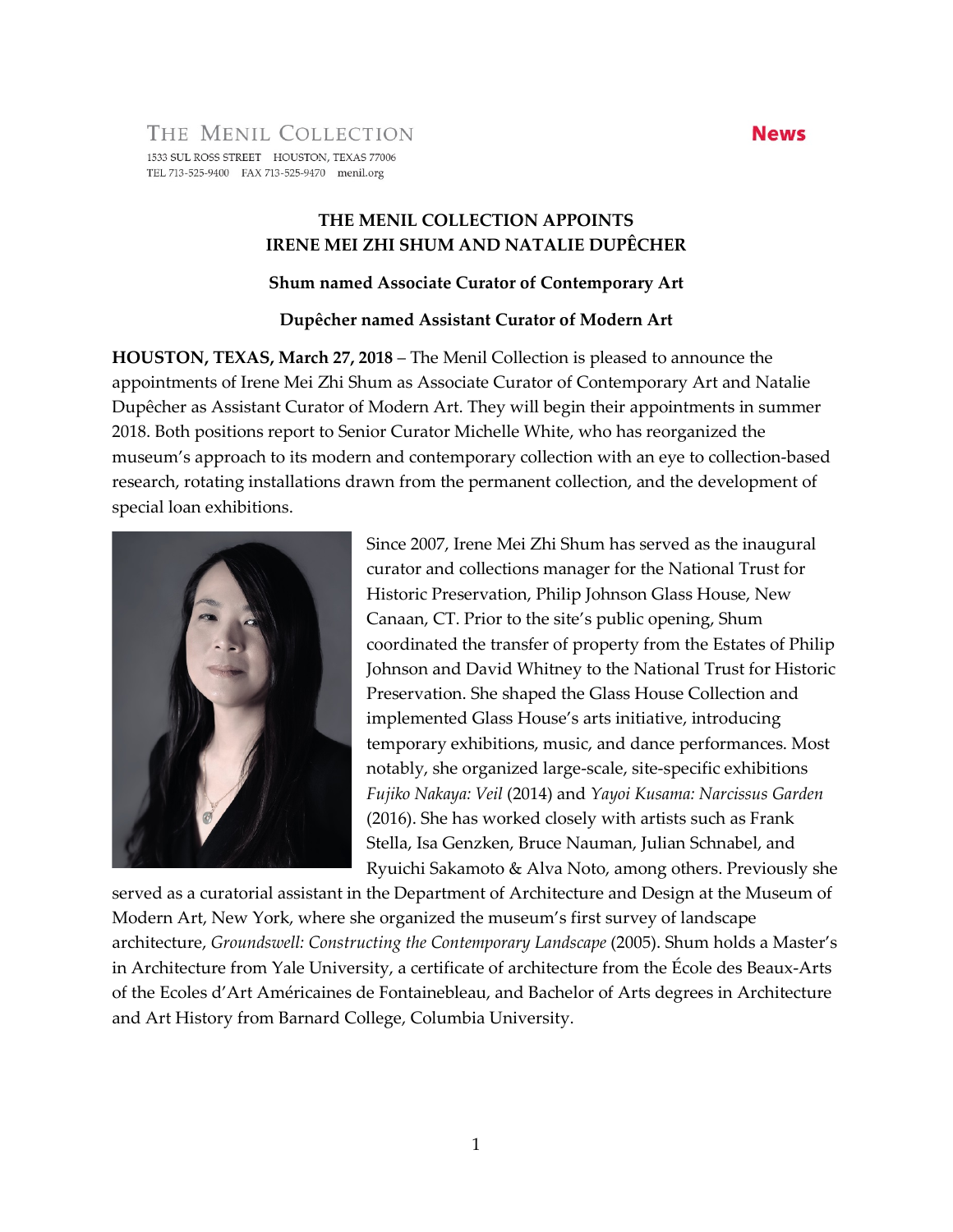

Natalie Dupêcher is a doctoral candidate at Princeton University, where she is writing her dissertation on the German artist Hans Bellmer (1902-1975). She holds a Master's degree in the History of Art from Williams College and Bachelor of Arts degrees in Art History and Romance Languages from New York University. Among her numerous research and teaching fellowships, Dupêcher served as the Museum Research Consortium Fellow, Department of Painting and Sculpture, at the Museum of Modern Art, New York, where she contributed to the exhibition *Francis Picabia: Our Heads Are Round so Our Thoughts Can Change Direction* (2016).

Menil Collection Director Rebecca Rabinow said, "We are delighted to welcome Irene Mei Zhi Shum and Natalie Dupêcher to the Menil Collection. This is a particularly exciting time to join the institution as we prepare to reopen our main museum building in autumn 2018 with a refreshed focus on our permanent collection. Irene and Natalie bring important expertise that will illuminate the Menil's holdings of modern and contemporary art and will further the Menil's longstanding commitment to living artists."

# **About the Menil Collection**

A legacy of the philanthropists John and Dominique de Menil, the Menil Collection opened in Houston, Texas in 1987. The museum presents regular rotations of artworks from its growing permanent collection, organizes special exhibitions and programs, publishes scholarly books, and conducts research into the conservation of modern and contemporary art. The Menil Collection's main art building, the first United States museum designed by Renzo Piano, is currently undergoing renovation. For one year after it reopens to the public in autumn 2018, the building will host rotating displays drawn entirely from the permanent collection, including a series of exhibitions devoted to recent acquisitions of work by living artists. The Menil's parklike 30-acre neighborhood includes the Cy Twombly Gallery, a site-specific Dan Flavin installation, the Byzantine Fresco Chapel—now a venue for long-term installations by contemporary artists—and outdoor sculpture. The new Menil Drawing Institute, anticipated to open later this year, will be the first freestanding facility in the United States designed expressly for the exhibition and study of modern and contemporary drawings. The museum is open Wednesday through Sunday, 11 a.m. to 7 p.m., and charges no admission fee.

#### **Find the Menil Online**

[www.menil.org](http://www.menil.org/) [www.facebook.com/menilcollection](http://www.facebook.com/menilcollection) [www.twitter.com/menilcollection](http://www.twitter.com/menilcollection) [www.instagram.com/menilcollection](http://www.instagram.com/menilcollection) [www.youtube.com/themenilcollection](http://www.youtube.com/themenilcollection)